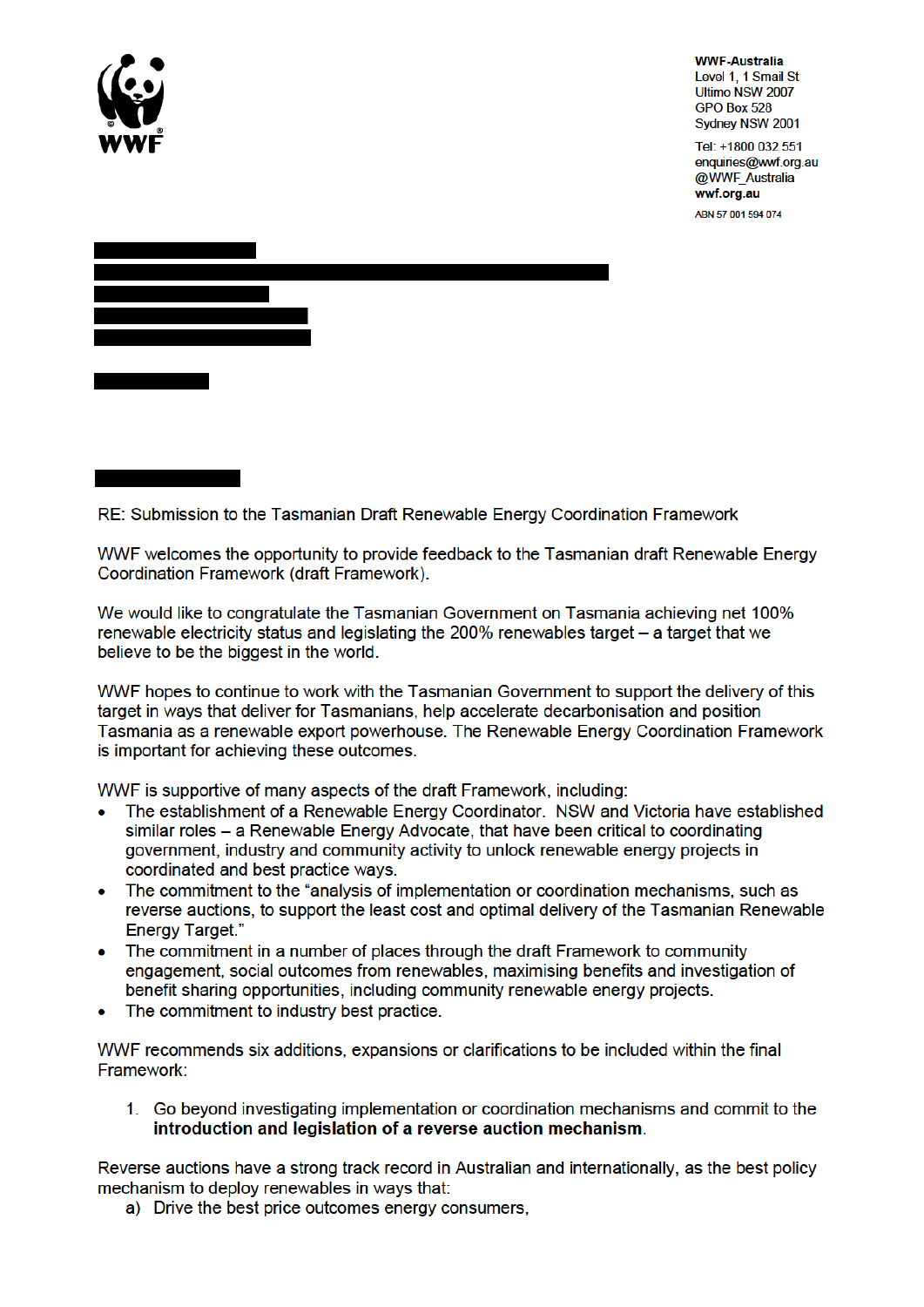- b) Incentivise, through well designed selection criteria and associated guides and capacity building best-practice renewable development in relation to community engagement and benefit sharing as well as local environmental outcomes, and
- c) Support the development of local supply chains and job creation.

Reverse auctions help de-risk renewables projects and have been used with significant success by the ACT and Victorian Governments to deliver low-cost renewables and stimulate investment along the renewables supply chains in those jurisdictions. While NSW has chosen reverse auctions as the mechanism to deliver their ambitious Electricity Infrastructure Roadmap, including five Renewable Energy Zones, 12GWs of renewables and 2GWs of storage.

WWF Australia has familiarity with the establishment, design and implementation of Reverse Auctions and how they can be used to deliver multiple policy objectives and maximise the benefits of renewables to both the local community and wider state or territory.

## **2. Provide greater clarity on the proposed EPA review.**

WWF has heard some concern in the community that this review could reduce the environmental assessment requirements for renewable energy projects and associated infrastructure. WWF believes that the most expedient way to deliver best practice renewable energy projects is by ensuring they undertake robust environmental assessment projects, as this gives confidence to the community, government and the developer that a project (or series of projects) is an appropriate and well sited development.

Indeed, WWF would welcome an expansion of the remit of the EPA in relation to renewable energy projects to cover not just wind projects, but solar, renewable hydrogen, hydro and pumped hydro and transmission lines.

## 3. Develop an **environmental overlay of the mapping of priority areas within Tasmania's Renewable Energy Zones and associated transmission infrastructure.**

While many of the environmental impacts of renewable projects, particularly of wind energy, have been overblown, inappropriate siting and operation increases the likelihood of negative impacts and community opposition. As such, as part of the mapping of priority areas within Tasmania's Renewable Energy Zones and associated transmission infrastructure routes, we suggest including environmental overlays. This should include the identification of no-go zones for high conservation value areas.

We commend the enhancing existing conservation and management measures for the wedgetailed eagle and white bellied sea eagles and hope that through the environmental approvals process, a reverse auction mechanism, REZ mapping and other programs, innovative approaches to species and biodiversity protection will be delivered in Tasmanian renewable energy projects. This will help position Tasmanian as a global leader in renewable development.

4. Include greater integration of **demand-side and load creation programs** into the Framework.

While WWF understands that work is being done by different parts of the Tasmanian Government to consider demand creation and load attraction strategies, we believe these should be more closely integrated into this supply-side framework. For example, in 2020 Victoria announced a reverse auction round focused on government energy use.

Further, the current framework, focuses particularly on the idea that Tasmania's *main drivers for new renewable energy generation are predominately linked to mainland coal fired generation retirement*. WWF believes that Tasmanian renewables can play an important role in accelerating the shut down of coal power within the NEM and national electricity sector decarbonisation. However, we believe there are also Tasmanian-based demand drivers that should receive equal priority. These include the opportunities: